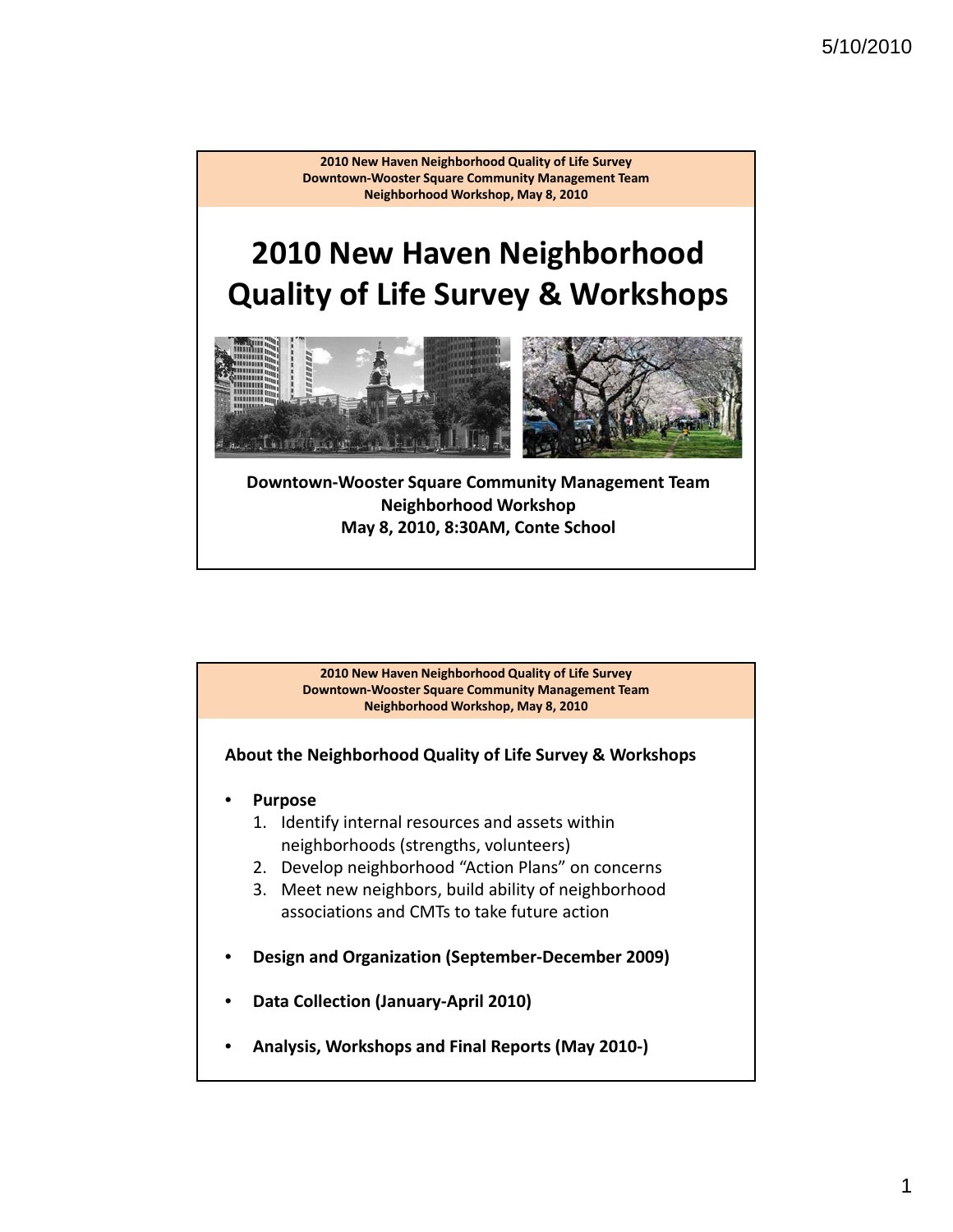#### **Upcoming Neighborhood Workshops**

Workshops regarding the 2010 Neighborhood Survey are being planned in a variety of neighborhoods. These are informal events where residents can meet neighbors, discuss results and identify further action steps, regardless of whether or not they took the survey:

- Downtown-Wooster Square CMT: May 8th, 8:30AM-12PM, Conte School
- Dixwell CMT: June 12th, 10AM-1PM, Location TBD.
- Westville CMT / Westville Village Renaissance Alliance: TBD
- Ronan-Edgehill Neighborhood Association: TBD
- East Shore CMT: TBD

Additional workshops will be announced. For more information on how to get involved in your local neighborhood, please email newhavensurvey@gmail.com or call 203.936.9643.

#### **2010 New Haven Neighborhood Quality of Life Survey Downtown‐Wooster Square Community Management Team Neighborhood Workshop, May 8, 2010**

#### **About the DWSCMT**

The Downtown Wooster Square Community Management Team is a volunteer led organization which focuses on the Quality of Life of all stakeholders in our area. We meet monthly to provide a forum for information exchange and issue identification and resolution. The meetings cover an agenda that provides updates from our Civic Leaders, City Staff and Community Partners. The management teams were born out of the Community Policing effort of the New Haven Police Department.

**CONTACT: E‐Mail: DWSCMT@gmail.com Website: groups.google.com/group/dwscmt SeeClickFix Watch Area: www.seeclickfix.com/watch\_area/1044 Twitter: twitter.com/dwscmt**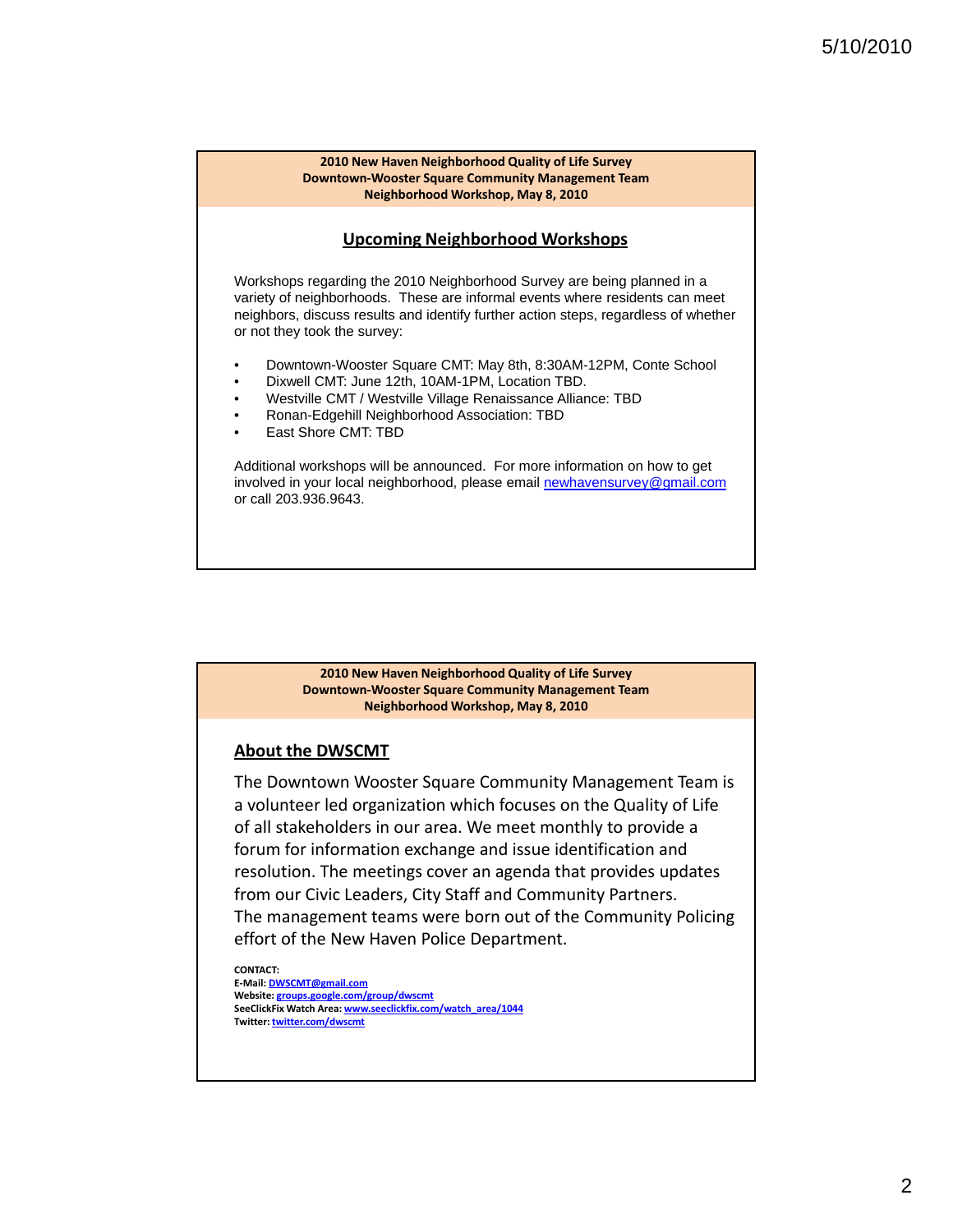#### **About the Wooster Square Watch**

The Wooster Square Watch is a community of neighbors committed to the beauty and safety of Wooster Square. Wooster Square is a community of close knit neighborhoods. We take care of our neighborhood and look out for each other. Through the block watch, we have organized our concern into email alerts and strategies to keep the neighborhood safe. Please join us for one of our upcoming meetings.

**CONTACT: E‐Mail: woostersqwatch@gmail.com Website: woostersqwatch.com SeeClickFix Watch Area: seeclickfix.com/wooster‐square Twitter: twitter.com/woostersqwatch**

#### **2010 New Haven Neighborhood Quality of Life Survey Downtown‐Wooster Square Community Management Team Neighborhood Workshop, May 8, 2010**

#### **Data Partner and Supporter**

**DataHaven**, a non‐profit (501(c)3) organization, is providing the survey organizers with technical assistance and data access. DataHaven's mission is to improve the Greater New Haven region by compiling and sharing high quality public information for effective decision making. DataHaven is a formal partner of the National Neighborhood Indicators Partnership (NNIP), a collaborative effort by the Urban Institute of Washington, DC, and local partners to further the development of neighborhood information systems in policymaking and community building.

The survey and neighborhood workshops are partially supported by grants from the **Community Foundation for Greater New Haven**, our region's largest grant‐making organization.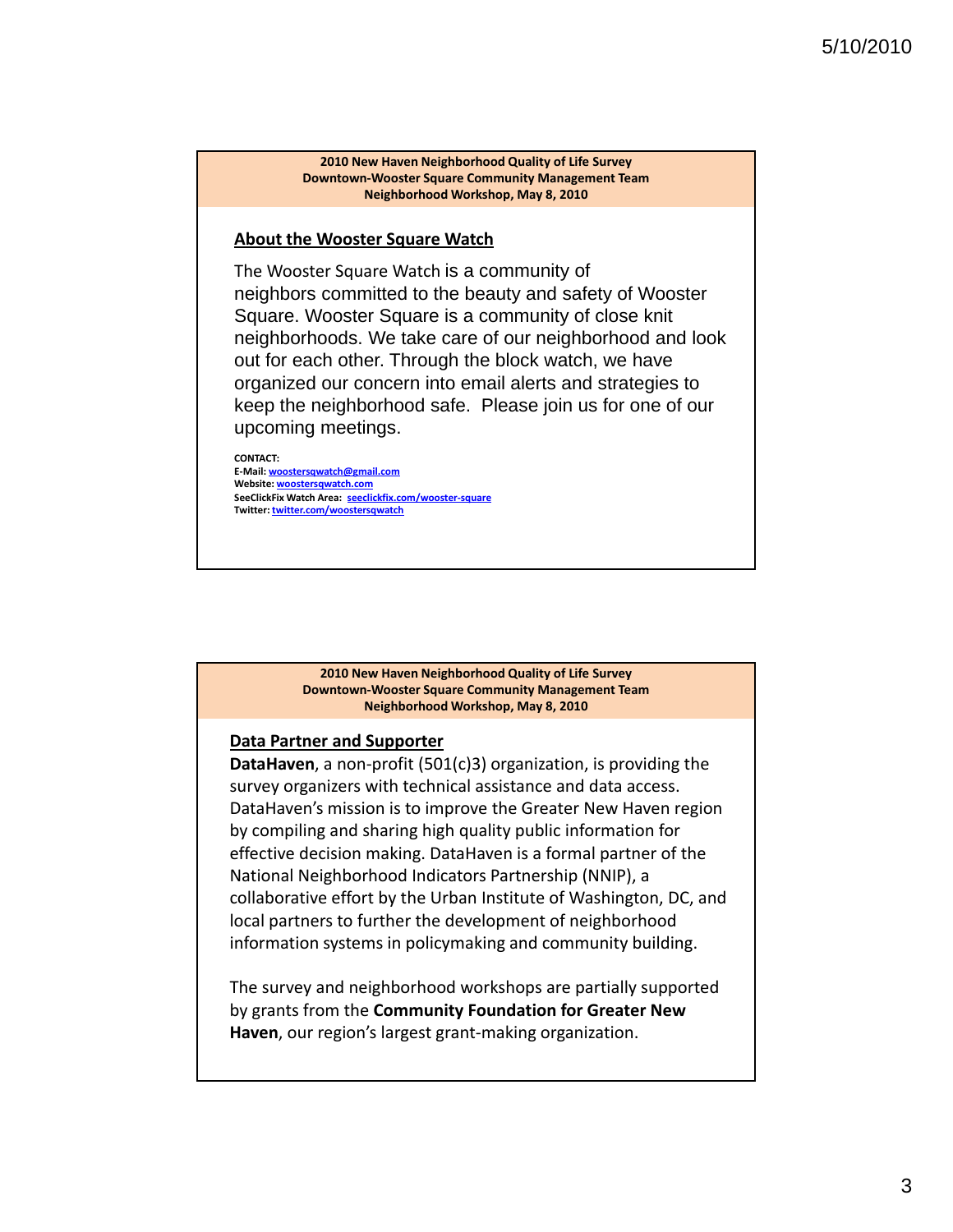#### **Summary: Survey Results Overall**

- Over 1,200 responses from across City of New Haven
- Most responses came from 9 neighborhoods and CMTs where citizens actively promoted the survey collection
- Data will be published at http://www.ctdatahaven.org/ once all neighborhood results are analyzed

#### **About the Results**

- Survey not randomized or designed to give a statistically representative population sample of a city or neighborhood
- Some results can be compared with randomized data collection completed by Yale CARE in Fall 2009 & other data
- Designed to provide qualitative data and mobilize action through discussion, workshops and citizen action

#### **2010 New Haven Neighborhood Quality of Life Survey Downtown‐Wooster Square Community Management Team Neighborhood Workshop, May 8, 2010**

#### **Downtown & Wooster Square Results**

- **1. Demographics**
- **2. Social Capital**
- **3. Perceptions of Neighborhood**
- **4. Perceptions of Services**
- **5. New Establishments**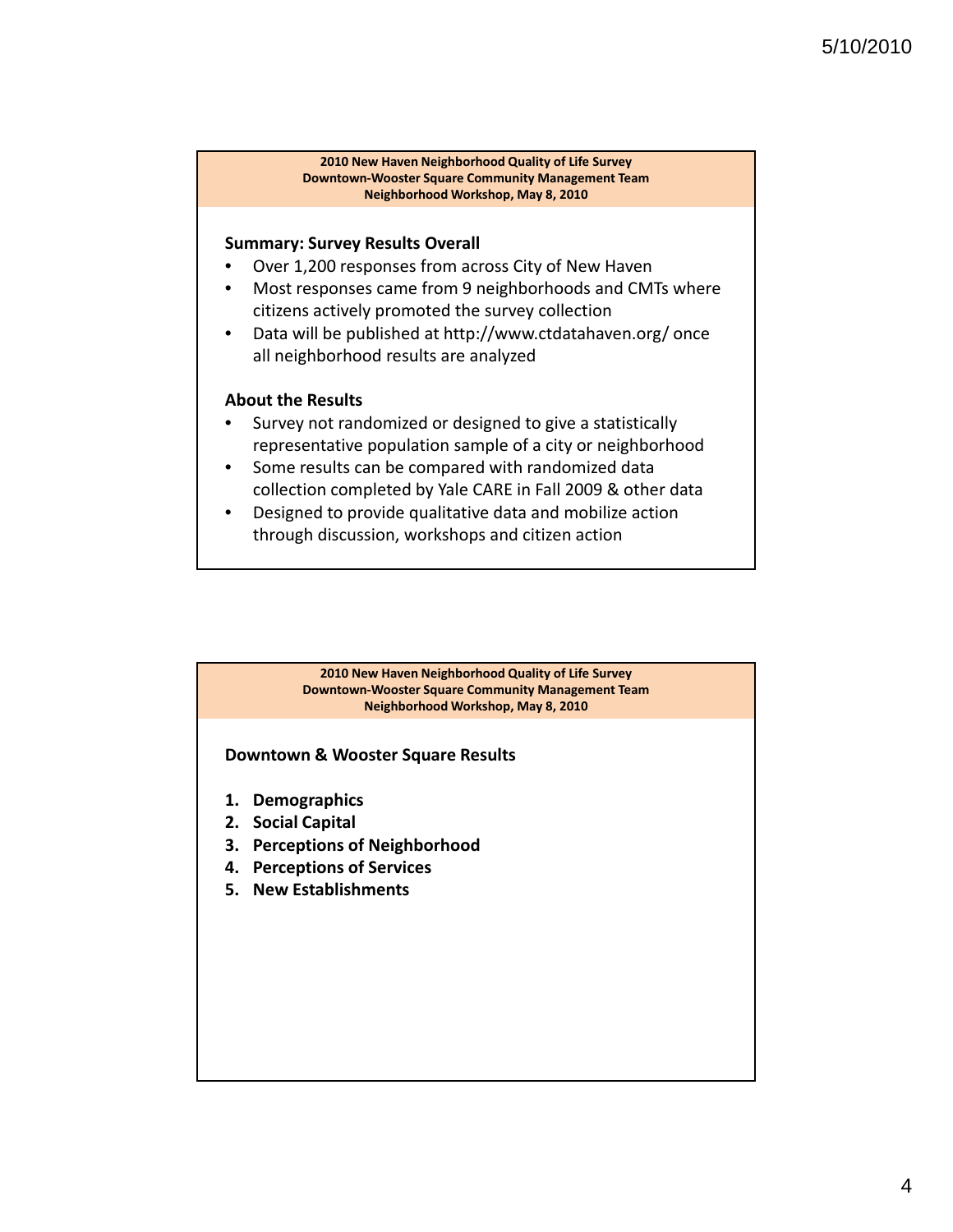#### **Summary: Downtown and Wooster Square**

- 142 Downtown responses
- 97 Wooster Square responses

#### **Demographics: Who Responded?**

- 56% of Downtown and 93% of Wooster Square respondents identified themselves as **residents** of the neighborhood
- 52% of Downtown and 41% of Wooster Square respondents say they **work or own a business** within the neighborhood
- 44% of Downtown and 7% of Wooster Square respondents identified themselves as **students** in the area
- Almost all Wooster Square respondents and 2/3 of Downtown respondents answered the questions based on where they live. About 1/3 of Downtowners said they answered based on working, studying or visiting here.

| 2010 New Haven Neighborhood Quality of Life Survey<br>Downtown-Wooster Square Community Management Team<br>Neighborhood Workshop, May 8, 2010                                                                                               |                |     |                 |     |                |     |  |
|---------------------------------------------------------------------------------------------------------------------------------------------------------------------------------------------------------------------------------------------|----------------|-----|-----------------|-----|----------------|-----|--|
| <b>Demographics (Continued)</b>                                                                                                                                                                                                             |                |     |                 |     |                |     |  |
| How many years have you lived / worked in the neighborhood?                                                                                                                                                                                 |                |     |                 |     |                |     |  |
|                                                                                                                                                                                                                                             | <b>0-4 YRS</b> | %   | <b>5-10 YRS</b> | %   | <b>10+ YRS</b> | %   |  |
| <b>Downtown</b>                                                                                                                                                                                                                             | 94             | 67% | 18              | 13% | 26             | 19% |  |
| Wooster<br><b>Square</b>                                                                                                                                                                                                                    | 44             | 45% | 24              | 25% | 28             | 29% |  |
| Downtown & Wooster Square Responses:<br>59% Female<br>40% Live alone, 40% live with 2 and 20% with 3 or more persons<br>41% Homeowners<br>85% Identified "White/Caucasian" as race<br>Weekly travel: 95% walk, 69% drive, 25% bike, 12% bus |                |     |                 |     |                |     |  |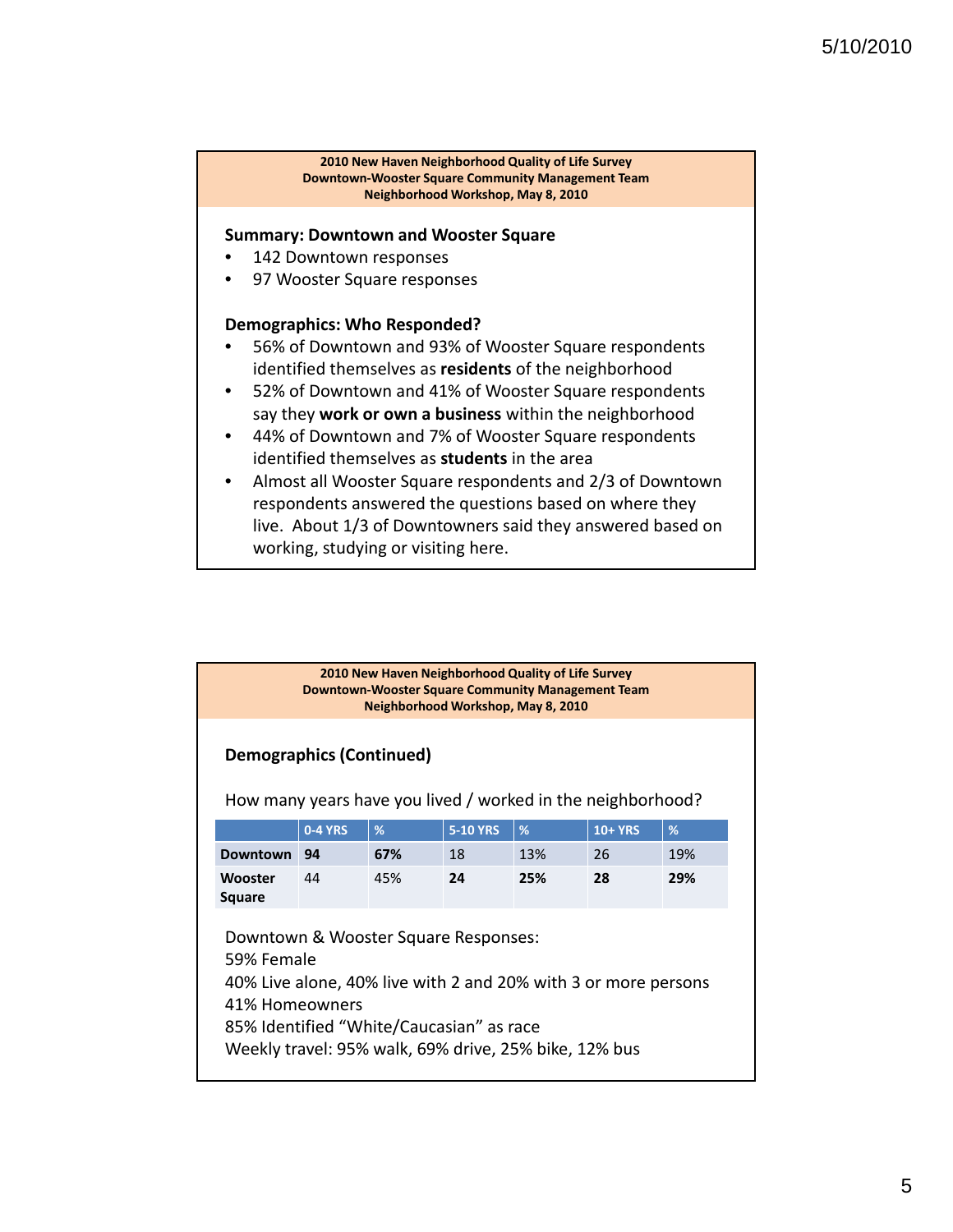

#### **Summary: Social Capital Questions**

- 1. Would you stop to help if asked for directions? **97% say yes**
- 2. If there was a fight in front of your house and someone was being beaten or threatened, how likely is it that your neighbors would break it up? **28% say likely or very likely, 49% unsure**
- 3. Would neighborhood residents organize to try to do something to keep a fire station open in the area if it was **threatened by cuts? 58% say likely or very likely, 26% unsure**
- 4. How well do you know neighbors? **42% know them well and actively socialize, 11% do not know anyone on their street**

Somewhat similar results to Fall 2009 CARE survey results of 1200 individuals in 6 lower‐income New Haven neighborhoods

|                                             |                                                                               |               |                  | Neighborhood Workshop, May 8, 2010 |                                   |                |                                 |
|---------------------------------------------|-------------------------------------------------------------------------------|---------------|------------------|------------------------------------|-----------------------------------|----------------|---------------------------------|
| <b>Summary: Perceptions of Neighborhood</b> |                                                                               |               |                  |                                    |                                   |                |                                 |
|                                             | Overall<br>experience<br>living &<br>working here by others heading community | How<br>n'hood | <b>Direction</b> | perceived n'hood is Sense of       | Family-<br>and youth-<br>friendly | Safe<br>n'hood | <b>Residents</b><br>are healthy |
| Very Poor (1)                               | $\mathbf{0}$                                                                  | 4             | 1                | 8                                  | 15                                | 18             | 4                               |
| Poor (2)                                    | 9                                                                             | 23            | 18               | 43                                 | 47                                | 32             | 11                              |
| Fair (3)                                    | 24                                                                            | 45            | 46               | 61                                 | 57                                | 73             | 37                              |
| Good (4)                                    | 73                                                                            | 65            | 90               | 55                                 | 58                                | 64             | 94                              |
| Very Good (5)                               | 86                                                                            | 67            | 55               | 38                                 | 38                                | 34             | 63                              |
| Excellent (6)                               | 37                                                                            | 26            | 18               | 24                                 | 14                                | 8              | 16                              |
| <b>Total</b>                                | 229                                                                           | 230           | 228              | 229                                | 229                               | 229            | 225                             |
|                                             |                                                                               |               |                  |                                    |                                   |                |                                 |
| Average (D+WS)                              | 4.5                                                                           | 4.1           | 4.0              | 3.6                                | 3.4                               | 3.4            | 4.1                             |
| Downtown                                    | 4.3                                                                           | 3.6           | 3.9              | 3.1                                | 3.0                               | 3.3            | 3.9                             |
| <b>Wooster Square</b>                       | 4.9                                                                           | 4.7           | 4.2              | 4.4                                | 4.1                               | 3.5            | 4.4                             |

## 6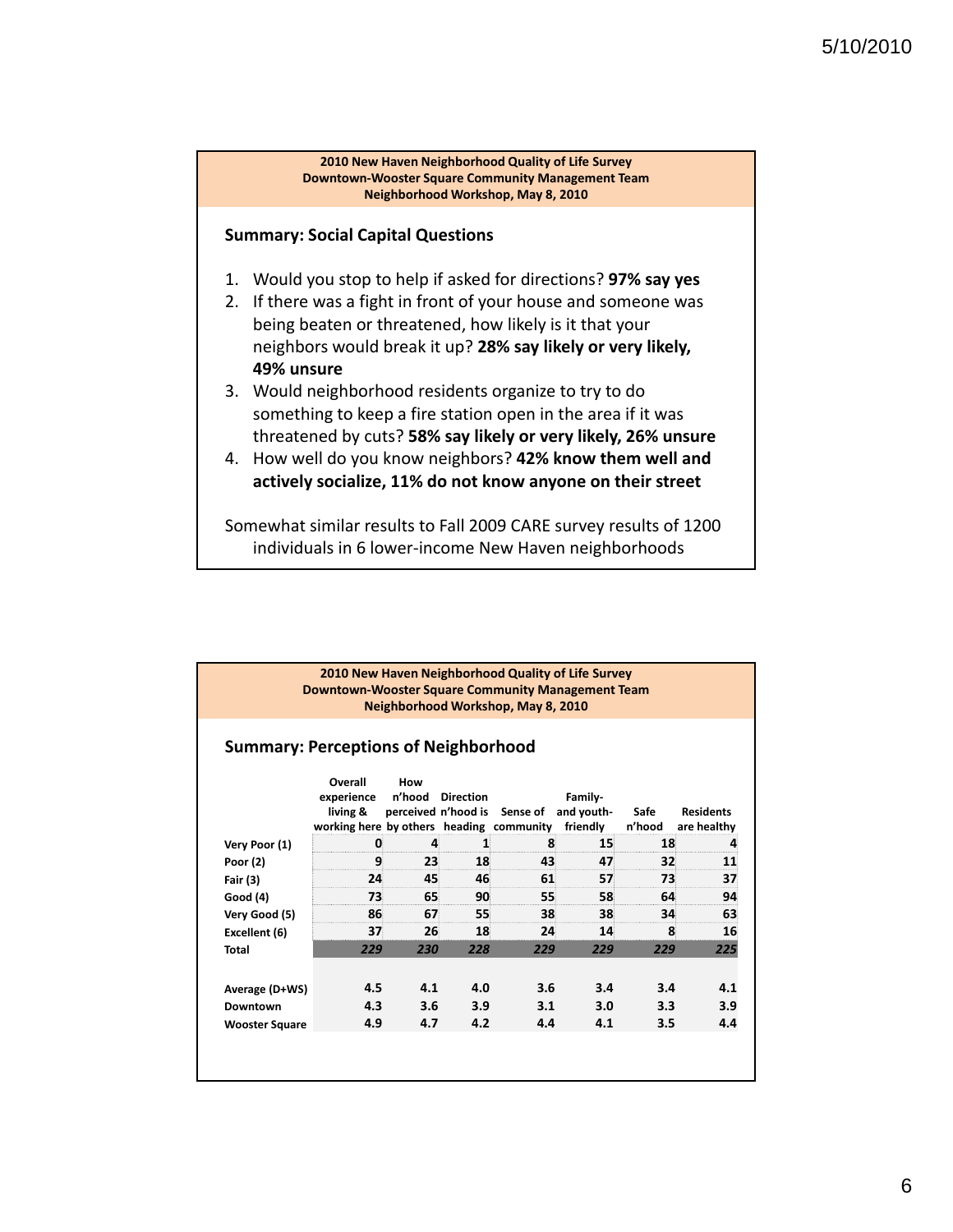

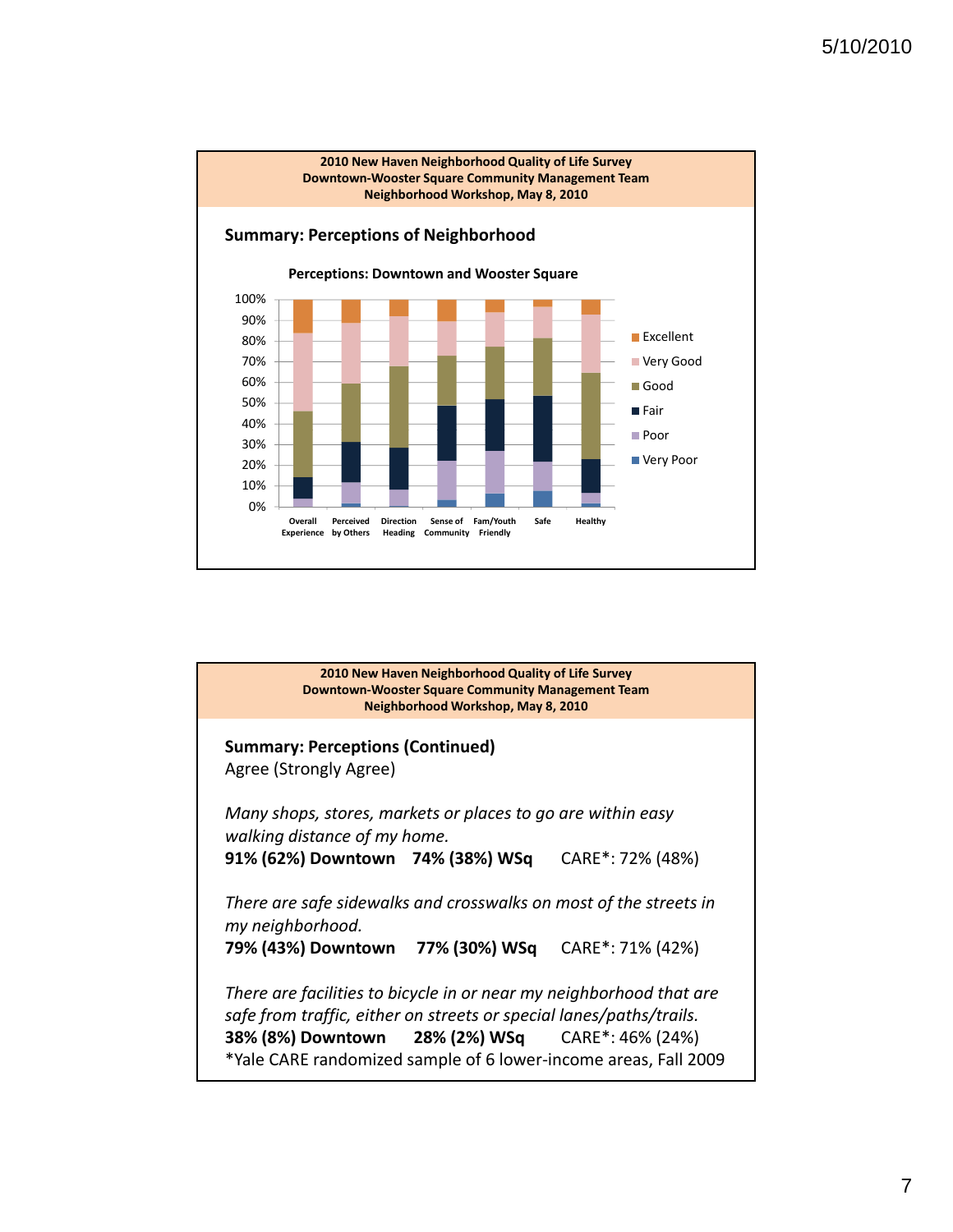

#### **Summary: Attractiveness of Streets and Intersections**

77% said their street was more attractive/pleasant than other streets in New Haven as a whole

#### **Most Attractive/Pleasant**

- 1. Streets by Wooster Square Park (Academy, Greene, Hughes)
- 2. Upper Chapel; area bordering Yale Old Campus & Broadway
- 3. Court Street
- 4. Also Wooster, Audubon, Orange, Temple, Wall, Hillhouse

#### **Least Attractive/Pleasant**

- 1. Olive
- 2. Grand
- 3. Chapel between Church and Olive
- 4. Crown, George, Church; Court Street from State to Olive
- 5. Also Water, Route 34, Dixwell, Elm, Park, Jefferson, others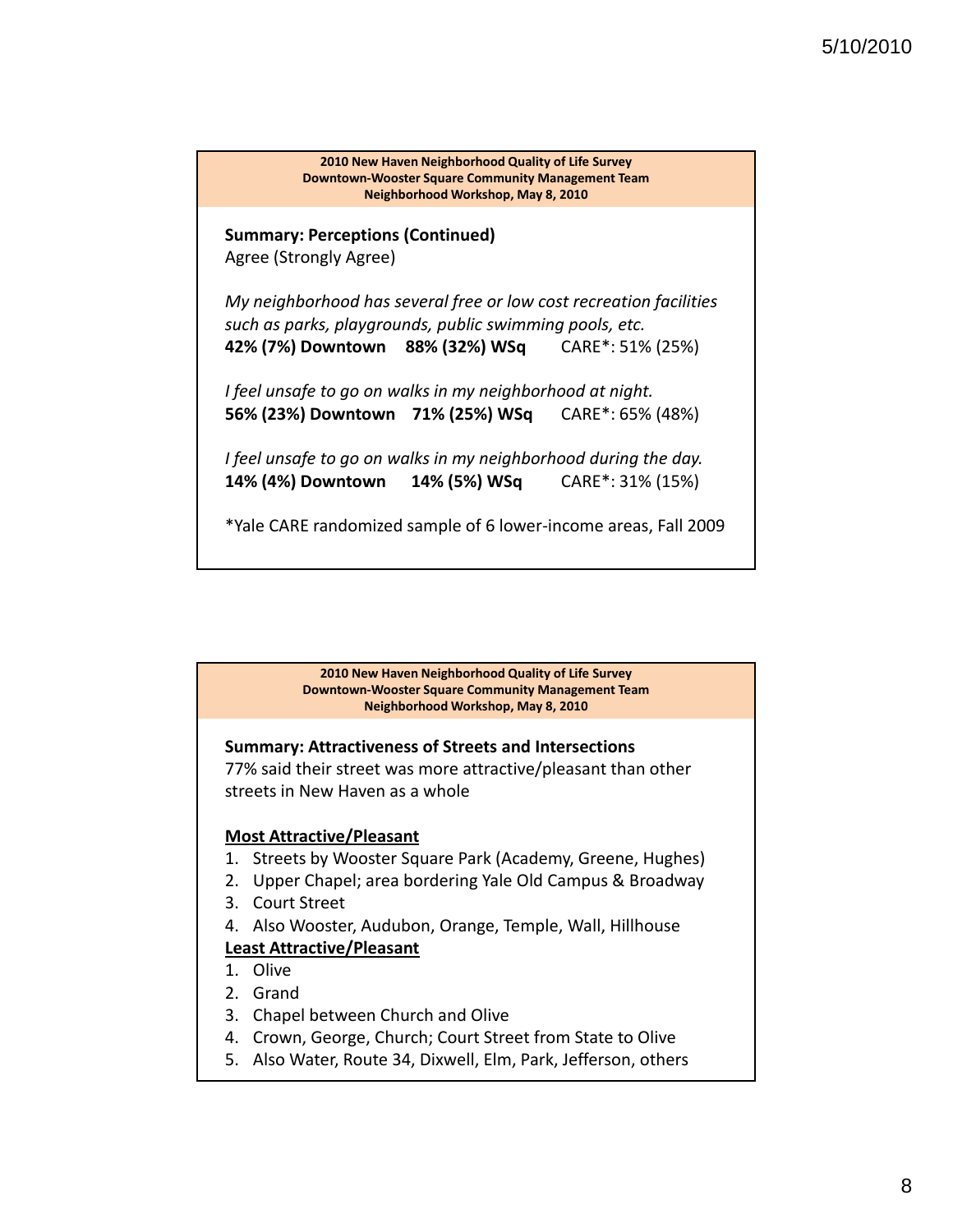#### **Summary: Perceptions of Services**

**Average Score based on Responses:**

**Strongly Agree = 4, Somewhat Agree = 3, Somewhat Disagree = 2, Strongly Disagree = 1**

|                                         | 3.1                                                                                           | 2.4                                                                                   | 3.1                                                                   | 2.9                                                | 2.5                                                                                                           | 2.9                                                                                                    | 3.2                                                                                  | 2.3                                                                                                                | 2.9                                                                                 |
|-----------------------------------------|-----------------------------------------------------------------------------------------------|---------------------------------------------------------------------------------------|-----------------------------------------------------------------------|----------------------------------------------------|---------------------------------------------------------------------------------------------------------------|--------------------------------------------------------------------------------------------------------|--------------------------------------------------------------------------------------|--------------------------------------------------------------------------------------------------------------------|-------------------------------------------------------------------------------------|
| Downtown                                | 2.9                                                                                           | 2.6                                                                                   | 2.9                                                                   | 2.1                                                | 2.7                                                                                                           | 2.5                                                                                                    | 3.4                                                                                  | 1.7                                                                                                                | 2.5                                                                                 |
| All: % Strongly<br>or Somewhat<br>Agree | 81%                                                                                           | 57%                                                                                   | 77%                                                                   | 49%                                                | 60%                                                                                                           | 61%                                                                                                    | 88%                                                                                  | 33%                                                                                                                | 62%                                                                                 |
| All                                     | 3.0                                                                                           | 2.5                                                                                   | 3.0                                                                   | 2.5                                                | 2.6                                                                                                           | 2.7                                                                                                    | 3.3                                                                                  | 2.0                                                                                                                | 2.7                                                                                 |
|                                         | Public parks,<br>playgrounds<br>and greenways clean,<br>are clean and<br>well-<br>maintained. | Roadways.<br>crosswalks and<br>sidewalks are<br>accessible and<br>well-<br>maintained | Private<br>properties are<br>clean and well- excessive<br>maintained. | I rarely<br>encounter<br>panhandling.              | There are<br>adequate after- high-volume<br>school<br>programs,<br>activities and<br>facilities for<br>vouth. | Lam not<br>bothered by<br>noise from adi<br>residents.<br>motor vehicles. I am satisfied<br>commercial | with access to<br>establishments. library facilities. neighborhood. other residents. | At least once<br>per year, I<br>attend a<br>Community<br>Management<br>Team (CMT)<br>meeting in this festival with | At least six<br>times per year,<br>I attend a<br>meeting, event,<br>get-together or |
| <b>Wooster Square</b>                   | 3.6                                                                                           | 2.6                                                                                   | 2.1                                                                   | 2.4                                                | 2.5                                                                                                           | 3.3                                                                                                    | 2.7                                                                                  | 2.2                                                                                                                | 2.9                                                                                 |
| Downtown                                | 3.3                                                                                           | 2.5                                                                                   | 2.1                                                                   | 2.2                                                | 2.6                                                                                                           | 2.9                                                                                                    | 2.9                                                                                  | 2.8                                                                                                                | 2.9                                                                                 |
| All: % Strongly<br>or Somewhat<br>Agree | 91%                                                                                           | 56%                                                                                   | 40%                                                                   | 47%                                                | 55%                                                                                                           | 76%                                                                                                    | 68%                                                                                  | 55%                                                                                                                | 74%                                                                                 |
| All                                     | 3.4                                                                                           | 2.6                                                                                   | 2.1                                                                   | 2.3                                                | 2.5                                                                                                           | 3.1                                                                                                    | 2.8                                                                                  | 2.5                                                                                                                | 2.9                                                                                 |
|                                         | I am<br>comfortable<br>approaching<br>and engaging<br>police officers<br>in this area.        | I am satisfied<br>with the<br>Leet from New traffic<br>Haven City Hall. enforcement   | I am satisfied<br>communication with the level of residents.          | Adequate<br>parking is<br>available for<br>retail. | Public<br>transportation<br>options are<br>safe.<br>employees and convenient and next 3 to 5<br>useful.       | I hope and<br>expect to live or mostly free<br>work here for<br>at least the<br>years.                 | The n'hood is<br>from gangs.<br>prostitution<br>and drug<br>dealing.                 | I am satisfied<br>with the levels collection and<br>of street<br>lighting.                                         | I am satisfied<br>with trash<br>recycling<br>services.                              |

#### **2010 New Haven Neighborhood Quality of Life Survey Downtown‐Wooster Square Community Management Team Neighborhood Workshop, May 8, 2010**

#### **Summary: Perceptions of Services (Continued) Lowest relative scores, Downtown:**

- 1. Likelihood of personally attending a CMT meeting
- 2. Traffic enforcement
- 3. Panhandling
- 4. Adequate parking
- 5. High‐volume noise

#### **Lowest relative scores, Wooster Square:**

- 1. Traffic enforcement
- 2. Street lighting
- 3. Likelihood of personally attending a CMT meeting
- 4. Adequate parking
- 5. Maintenance of roadways, xwalks, sidewalks

**Higher scores:** Comfort approaching police, library access, park maintenance, property upkeep, hoping to live here for next 3‐5yrs